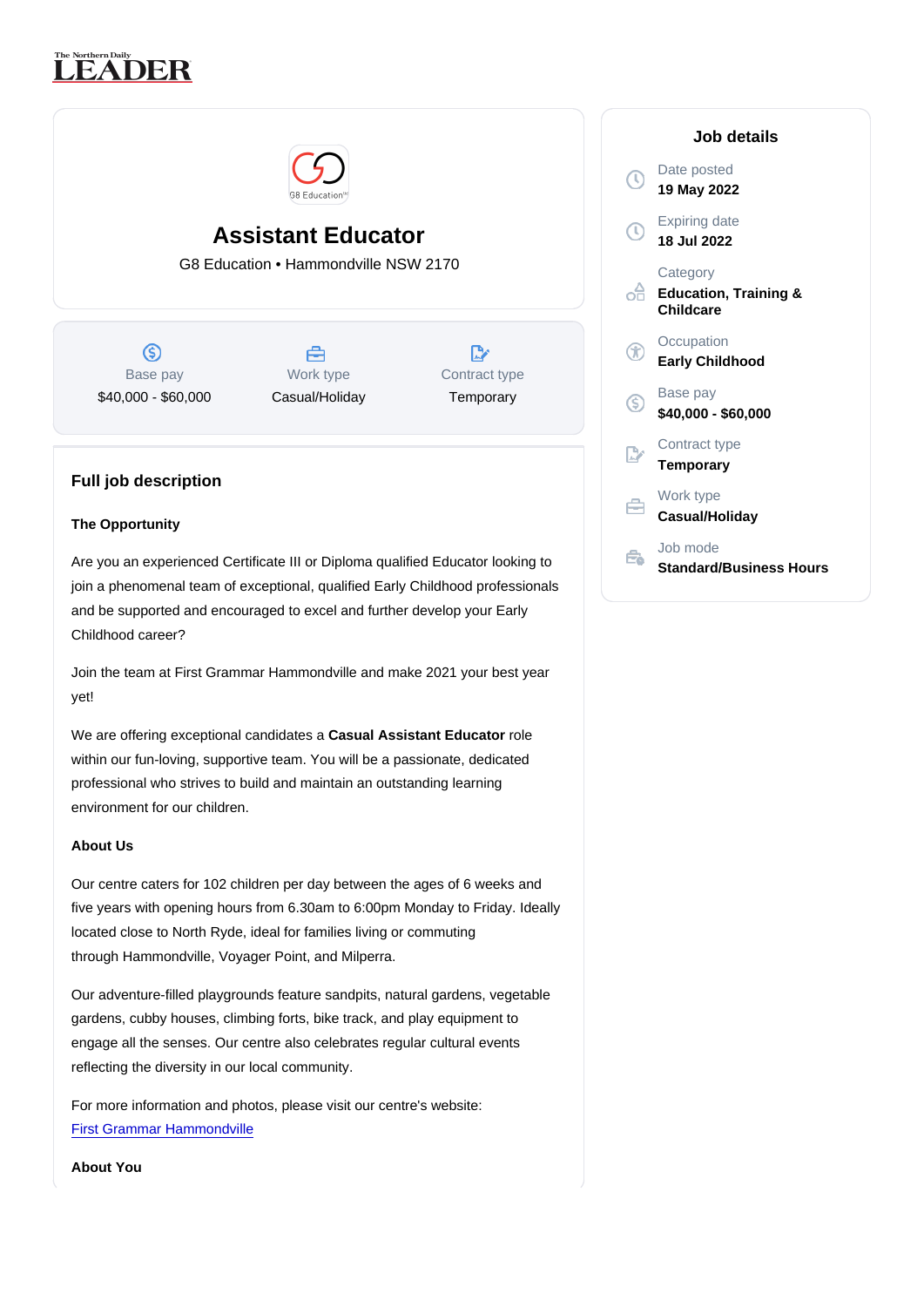- You will hold an ACECQA approved Certificate III or Diploma Qualification in Children's Services
- An understanding of both the Early Years Learning Framework (EYLF) and National Quality Standards (NQS)
- Proven Educator experience within an Early childhood service (working with children 0-5 years)
- Excellent verbal and written communication skills
- A current Working with Children Check
- First Aid certificate

As a Casual member of our team, you will be a lifesaver to the centre. Covering for lunch breaks, annual leave and sick days. You will have the opportunity to learn new skills, develop yourself as an educator and learn from experienced and supportive team members in a job that is flexible around your availability.

You will also share our commitment and passion for bringing learning to life, inspiring the children in our care to reach their full potential.

## The Benefits

With more than 450 early learning centres nationwide, G8 Education has the resources to reward your dedication with generous benefits and opportunities to grow:

- Opportunities to advance your career within G8's network of 450+ centres
- Access to G8's Online Learning Lounge with more than 70 hours of professional development
- Exclusive access to The Playground G8's benefits platform, with access to 350+ retailers
- Sector leading 30% discount off early education and child care fees at any G8 Education Centre for either yourself or a member of your family
- Uniforms provided
- Access to health and wellness programs

#### How to APPLY

Please click through to the application form.

If you are interested or would like to find out more, apply now or contact the team at [recruitmentsupport@g8education.edu.au](mailto:recruitmentsupport@g8education.edu.au)

For a comprehensive list of all our locations and vacancies please visit <https://jobs.g8education.edu.au/en/listing/>

G8 Education is a committed advocate for child protection, safety and wellbeing. We have zero tolerance for any form of child abuse or harm. The safety and wellbeing of children will always be our priority and all team members are expected to embrace this shared commitment

G8 Education is committed to ensuring the health and safety of all who attend